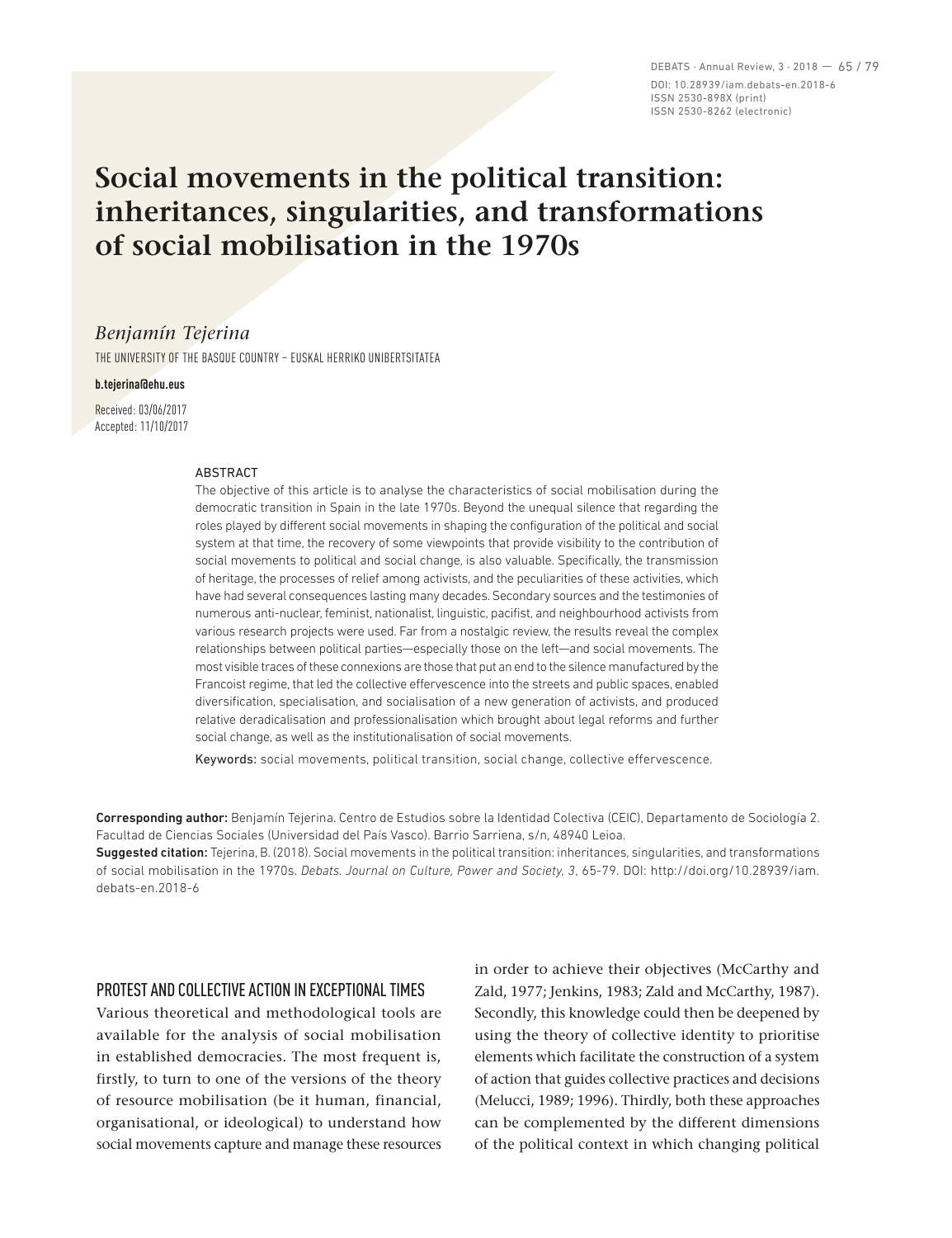opportunities open new perspectives for contentious [legal] action. Although this theory has developed a lot in recent years, it has retained its common core based on the relevance of three variables: the institutional structure, informal procedures, and dominant strategies required to face challengers, and the configuration of power in the system of parties and interested associations (Kriesi, 1992; Tarrow, 1998).**<sup>1</sup>**

One could also look at other concepts such as the cycle of protests in order to recognise and understand protest as an action that "spreads to various sectors of the population, is highly organised and is widely used as the instrument to present demands" (Tarrow, 1989, p. 14–15). But, from my point of view, this would obscure too many elements among a sea of subjective interpretations about the good or bad use of resources, opportunities, and results. This is not the objective of this article, nor do I consider that this topic can be adequately addressed in such a limited space. Instead, I propose approaching this subject from a more eclectic perspective, combining some of these concepts, expanding them with others such as the idea of structural tension or conductivity which comes from the collective behaviour theory of Smelser (1963) and that of mass behaviour by Kornhauser (1959), as well as more recent ones related to submerged networks or symbolic challenges (Melucci, 1996).

The information presented and discussed here essentially comes from several extensive pieces of work which investigated the recent history of social mobilisation throughout Spain, as well as in different geographical areas, which have been characterised by very heterogeneous degrees of collective action. There has also been a re-reading of the extensive documentation that formed part of four of my papers (Tejerina, 1992; 2001; 2010; Tejerina, Fernández-Sobrado and Aierdi, 1995). I decided not to quantify the mobilisation, a task that requires an arduous search and systematisation and resignification of sources

and testimonies, which is not always easy because of their diversity and dispersion. Instead, I chose to prioritise activists' testimonies and documents and well-founded interpretations from different actors.

The article is divided into three sections. The first deals with the characteristics of social mobilisation during the Franco era, [in the context of] its completely closed political structure, growing accumulated structural tension, and in which fierce repression and the law of silence prevailed in the public space. The second characterises a moment of social exceptionality—in Durkheim's terms, of collective effervescence—and of a general demand for democracy after almost forty years of dictatorial rule. Here we stop to reflect upon the characteristics of the mobilisation inherited from the pre-democratic times and their transformations. In the third and last section, we return to the idea of exceptionality and possible interpretations in the light of the different theoretical approaches available.

# SOCIAL MOBILISATION DURING FRANCO'S REGIME: THE LAW OF SILENCE

There are two main images of social mobilisation that remain in the memory of its longest-lived witnesses and in the yellowed pages of the press published at the time: (a) large masses of impassioned people filling squares to exalt the regime and accompany the parades or large celebratory anniversaries the authorities would periodically stage; (b) the silence about the group of opposition to the dictatorship and the repression of those who dared to challenge the social control imposed upon the public space. Both images may lead one to think that the opposition social movements were weak, scarce, and even nonexistent during the long periods of the dictatorship. It cannot be denied that the social control exercised through violence and repression for decades had an accumulated effect on the consciousness of people who wanted to change things. However, this does not nullify the presence of numerous groups and collectives that, sometimes acting clandestinely and other times

<sup>1</sup> There are several versions of the political context approach, but one that I find particularly interesting can be found in Kriesi (2004).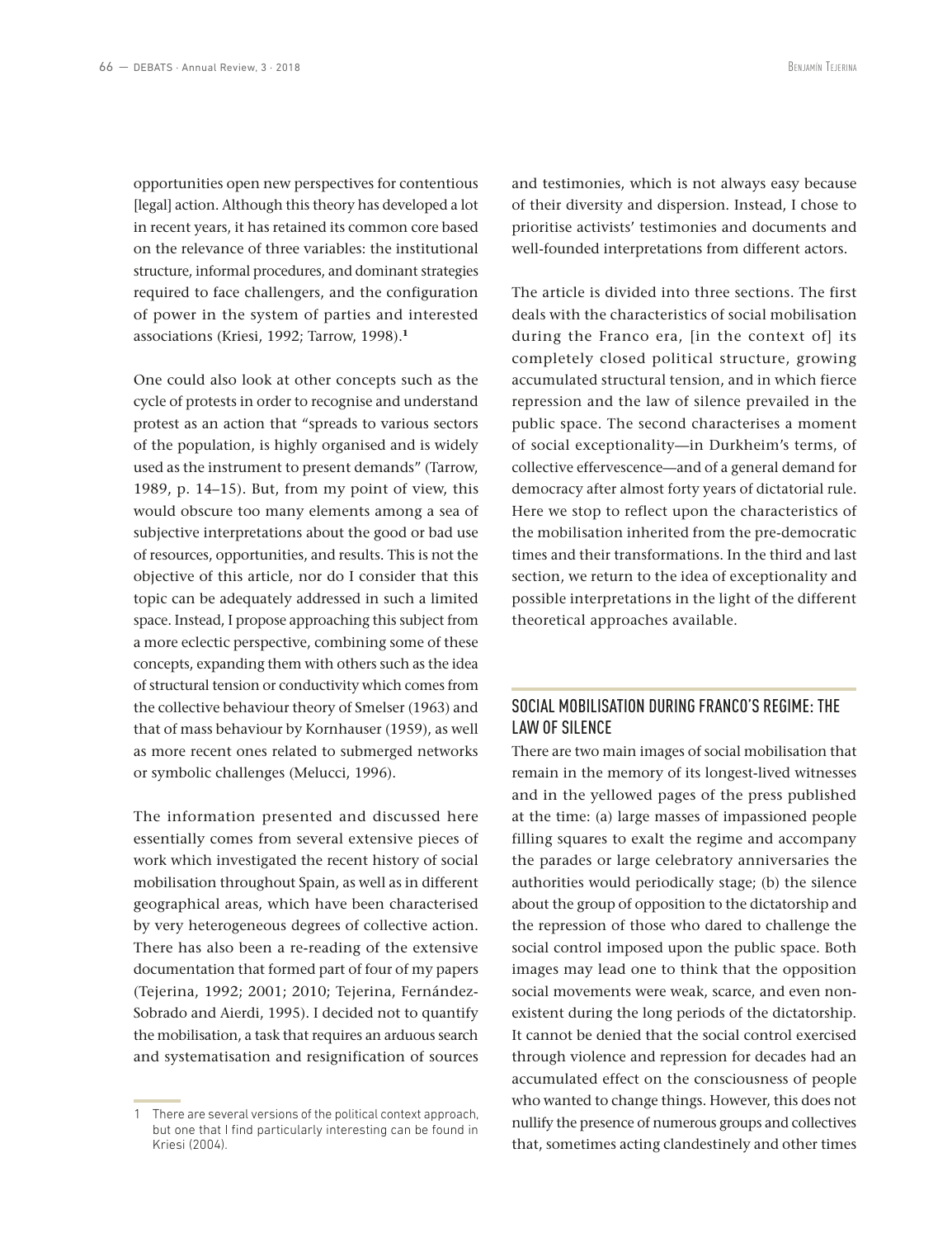through interposed associations, maintained a constant and progressively increasing opposition activity. Let us briefly review the attempts to challenge the 'reduction to silence'.

The groups of a more political nature, which were officially excluded and banned, were subjected to constant police persecution. Their kingdom was that of absolute secrecy and on numerous occasions they were doomed to exile. Along with these groups, a series of disgruntled and aggrieved collectives also formed, and these (timidly at first and later more openly) made it possible for the collective life circumscribed to 'underground networks' to emerge into the public space (Melucci, 1982, p. 79 onwards). Some groups and certain spaces lent themselves more to the construction of this reticular, diffuse, and weakly structured form of mobilisation, for example the worlds of workers and factories and that of students and universities. From the late 1940s, workers' discontent had appeared on numerous occasions when they demanded better wages and working conditions. Workers' Commissions originate in the forms of spontaneous workers' organisation that were appearing here and there with the negotiation of specific labour problems, and especially, with the agreements and wage increases made outside official trade unionism (Ruíz, 1994). What I want to highlight here is that this discontent was acquiring a growing role and gaining visibility through social mobilisation around conflicts in factories, in industrial productive sectors, with strikes, and the demand for improved living conditions for workers. In spite of the constant arrests and the processes of illegalisation, the trade union movement played an important part in the process of channelling the social and political discontent against the Franco regime.

From 1956, and above all, from the mid-1960s, the spaces and social life of university campuses became places of exchange, discussion, and the generation of proposals that sought more autonomy for universities, as well as freedom and democracy for the country. There were dozens of confinements, strikes, and riots linked to student activism, and in response to campus

mobilisation—which was acquiring a greater public presence from the end of the 1960s—there were arrests, delays to the start of courses, and university closures. As Sartorius and Sabio point out, "according to the *National Public Order White paper* from November 1975, the police estimated the presence of 2,500 'fully subversive students' throughout Spain" (2007, p. 156).

Although the percentage of permanent activists within universities did not represent more than 1% of their students, a significant percentage of students had a greater awareness [about these issues], and this had the capacity to condition university life. This space was very relevant to the political drift of the transition, because it facilitated political socialisation by a generation that, having come from bourgeois circles, embraced socialist and communist beliefs and led the opposition to the continuing trends of the Franco regime. A good part of the cadres and leaders of the left (and right-wing) parties who played leading roles during the process of the transition and consolidation of democracy had learned their skills on university campuses.**<sup>2</sup>**

A third space of mobilisation that opened fissures in the structure of the dictatorship was the growing prominence acquired by family and neighbour associations especially relevant in the popular neighbourhoods of large urban centres. The associations (of family heads) of neighbours became spokespeople for the needs of the wide social sectors that were not being taken care of by the municipal or provincial Francoist institutions. The most frequent requests were cultural, sports, health, and social facilities. The central characteristic of these groups was to combine the function of interlocution between citizens at the municipal level and the promotion of popular demands about the housing problem, land speculation, and administrative corruption by mobilising on the street. But the space of autonomy that these associations were building ended up overflowing the narrow limits imposed by the official legality.

<sup>2</sup> For a historical analysis of the student mobilisations, see González (2005), and for an analysis of the political dissent of this sector of the population during the Franco regime, see Maravall (1978).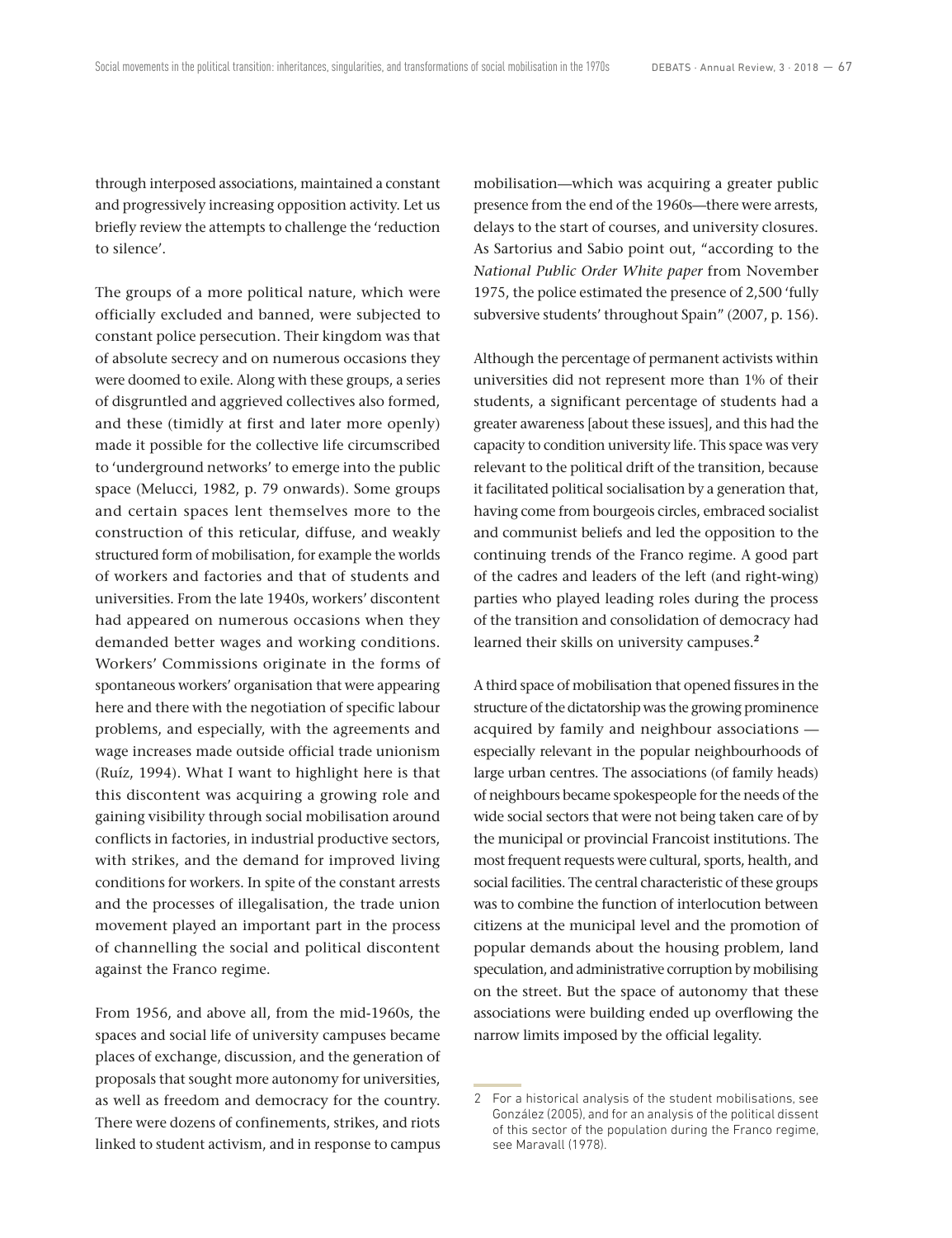Many women played an important role in these movements, [and used them] to emerge from their invisibility, silence, and secondary roles that the dominant ideology had reserved for them during the Franco regime. While during the dictatorship women had played an important role in the labour, student, neighbourhood, and political mobilisations, feminist demands had been relegated, on numerous occasions, to the background; it always seemed more urgent to end the dictatorship and achieve a democratic system, the freedom of political prisoners, and amnesty or the legalisation of political organisations. Halfway through 1976, the *Movimiento Democrático de Mujeres*  (MDM; Women's Democratic Movement) emerged as one of the main protagonists of the mobilisation and rallies to end the discrimination suffered by women, but this should not overshadow their previous political work. There were pioneering groups in different cities and provinces, at least from 1964 onwards, which were joined by a new generation of feminist women who, influenced by the currents of thought coming from Europe, contributed to the feminist ideas and gave more presence to the other more political demands: combatting repression and the lack of freedoms.**<sup>3</sup>**

Moreover, during the last two decades of the Franco regime, other agrarian and peasant-type, anti-militarist, pacifist and anti-nuclear, social movements as well as various autonomist and nationalist movements were building opposition and resistance spaces in a secrecy that, increasingly, challenged the official silence [which had been] violently imposed onto public spaces.**<sup>4</sup>**

# THE DEMOCRATISING FEVER AND COLLECTIVE **EFFERVESCENCE**

The social movements that had been forming underground or in the shadow of official organisations (the Spanish Trade Union Organisation, commonly known as the *Sindicato Vertical* or the Vertical Labour Union, the Spanish University Union, professional associations of students, and associations of family heads), which had maintained an underground social fabric during this time, emerged upon the death of the dictator and soon reached a sought-after visibility. From that moment, social mobilisation acquired new characteristics: (1) the street as a privileged space for ideals; (2) the reinvention (metamorphosis) of some collectives that had served as hidden cover for the political opposition; (3) the progressive diversification and specialisation of each movement; (4) generational change and ideological deradicalisation; (5) the gradual professionalisation of organisations and, in some cases, their institutionalisation; and (6) legal changes, social reforms, and cultural transformation. The following sections delve into the various aspects of each of these elements that make up the differential structure of a short period of collective effervescence, which have not always been recognised as key contributions by social movements to the democratic transition.

#### *The street as a privileged space for making social demands*

The visibility of the opposition to the Franco regime had been slowly increasing through the creation of a social fabric that constituted a society parallel to the placidity of official daily life. The authorities were aware of this situation, since the funds of the government's Ministry of the Interior, and the annual reports by civil governments form part of the *Archivo General de la Administración* (AGA; General Archive of the Administration) in Alcalá de Henares (Spain), and their in-depth analysis by Sartorius and Sabio (2007), give a detailed account of the intense life of opposition movements. We will mention two small examples of this knowledge:

> The feeling of discontent in neighbourhoods is being skilfully exploited by communist organisations that are prepared to capitalise on

<sup>3</sup> For more on the processes of the construction of the gender identities of Spanish women, consult Casado (2002), and on the identity and processes of change within the feminist movement, see Martínez (2015).

<sup>4</sup> If we omit some paradigmatic examples of the role of repression on the dynamics of specific social movements, the different approaches—and especially those closest to the political context—did not develop a systematic vision of their influence, because they were conceived within societies in which democratic processes had already become partially consolidated. For a more detailed analysis of different cases, see Davenport, Johnston, and Mueller (2004) and Johnston  $(2012)$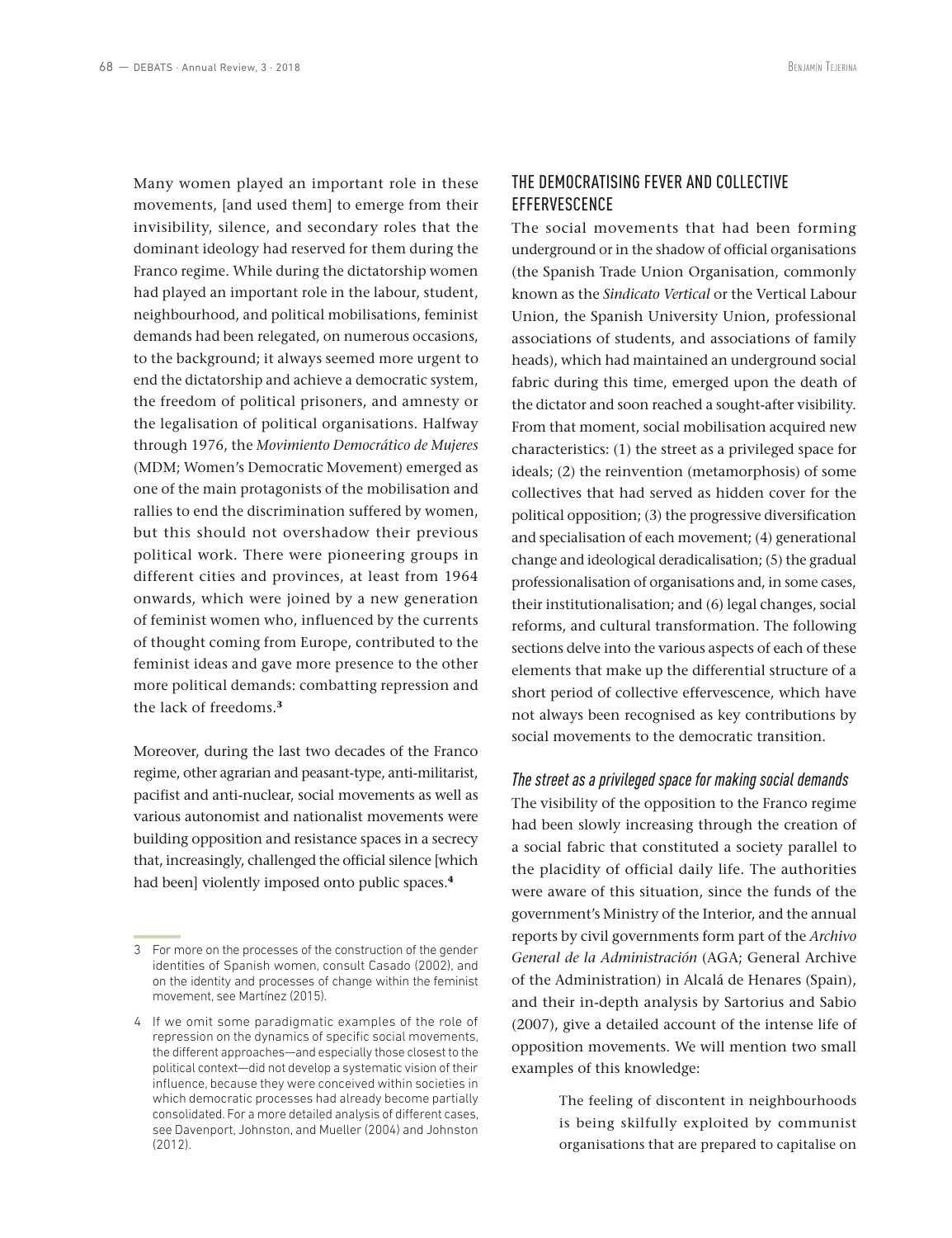all the frustration and grievance felt by broad social sectors in order to further their ideas (AGA, 1976, p. 4).

It is an undeniable fact that lately the subversion has been showing signs of audacity with the consequent unrest in the country's air. This disorder is the goal pursued by the university agitators [...]. [These agitators] drag along the majority of students, from their healthy and naive [state], into an orgy of anarchy and nihilism (A.H.P., 1976, p. 6)

To these should be added the transversal role played by the women who subsequently organised around the MDM:

> The three areas upon which the Women's Democratic Movement projected its activity: the first, and the one that would serve as a platform for the other two was solidarity, supporting the prisoners and their families and denouncing the repressive policy of the Franco regime. The second space was eminently political since the priority objective for many activists of the MDM, and of course the Communist Party of Spain, was to erode the Franco regime by transferring the social conflicts to the working class neighbourhoods. [...] Finally, a very significant part of the leadership of the MDM embarked on the search for a third space, the feminist [one], based on a discourse that made the specific demands of women compatible with the anti-Franco struggle (MDM CyL, 2015).

With the end of the Franco regime, what had remained as a 'secret collective' came into the light. The first years of post-Francoism were characterised by the emergence of new discourses—new for the majority of citizens—that occupied the walls and streets of many cities and became hegemonic in certain territorial contexts. Remember that one of Francoism's characteristics was the denial of any definition of reality that did not agree with the official [one]. The worker, neighbourhood, feminist, or nationalist demands had been denied and, faced with the threat and exercise of physical repression, they had no choice but to keep them in the space of shared privacy, sporadically allowing them discontinuous appearances in the public space. A major change in the world of social movements occurred when, from the mid-1970s, these circles became increasingly visible, and extended their demands and petitions through various forms of activism: strikes, occupations, sit-ins, awareness days, manifestos, collection of signatures, solidarity campaigns, complaints, legal moves, and demonstrations. Such was the accumulation of motives for protest and forms of making them visible, that a glance at the press and reports from the time conveys a certain feeling of overflow of the situation, especially when compared with the typical environment from the time before.

*The metamorphosis and renovation of underground networks* The activities of opposition and resistance had been maintained thanks to a wide network of groups, collectives, and associations (cultural, social, religious, folk, leisure, etc.) that had adopted a dual function: their own specific activity and providing refuge for ideas contrary to the political regime. A paradigmatic case was that of activities developed in languages other than Spanish. The closure of public spaces for the expression of political, social, or cultural ideas contrary to those advocated by Franco had forced [people] to seek refuge in other institutions in order to keep them alive. Different entities under the protection of some religious orders played an important role in the maintenance of cultural production in the Catalan, Basque, or Galician languages. Between 1938 and 1945 a series of orders, decrees, and laws were promulgated that tried to 'Castilian-ise' Spanish life, and this marginalised and repressed the use of other languages. The result was that the public use of these other languages decreased, where it progressively became protected in private and family life. However, these difficulties pushed the [social] conscience to do something to support some languages that were threatened and discriminated against. At least in the cases of Catalan and Basque, the contribution of seminary students and a large section of the clergy to the maintenance of their cultural manifestations is well known (Pérez-Agote, 1984; 1987; Johnston, 1991).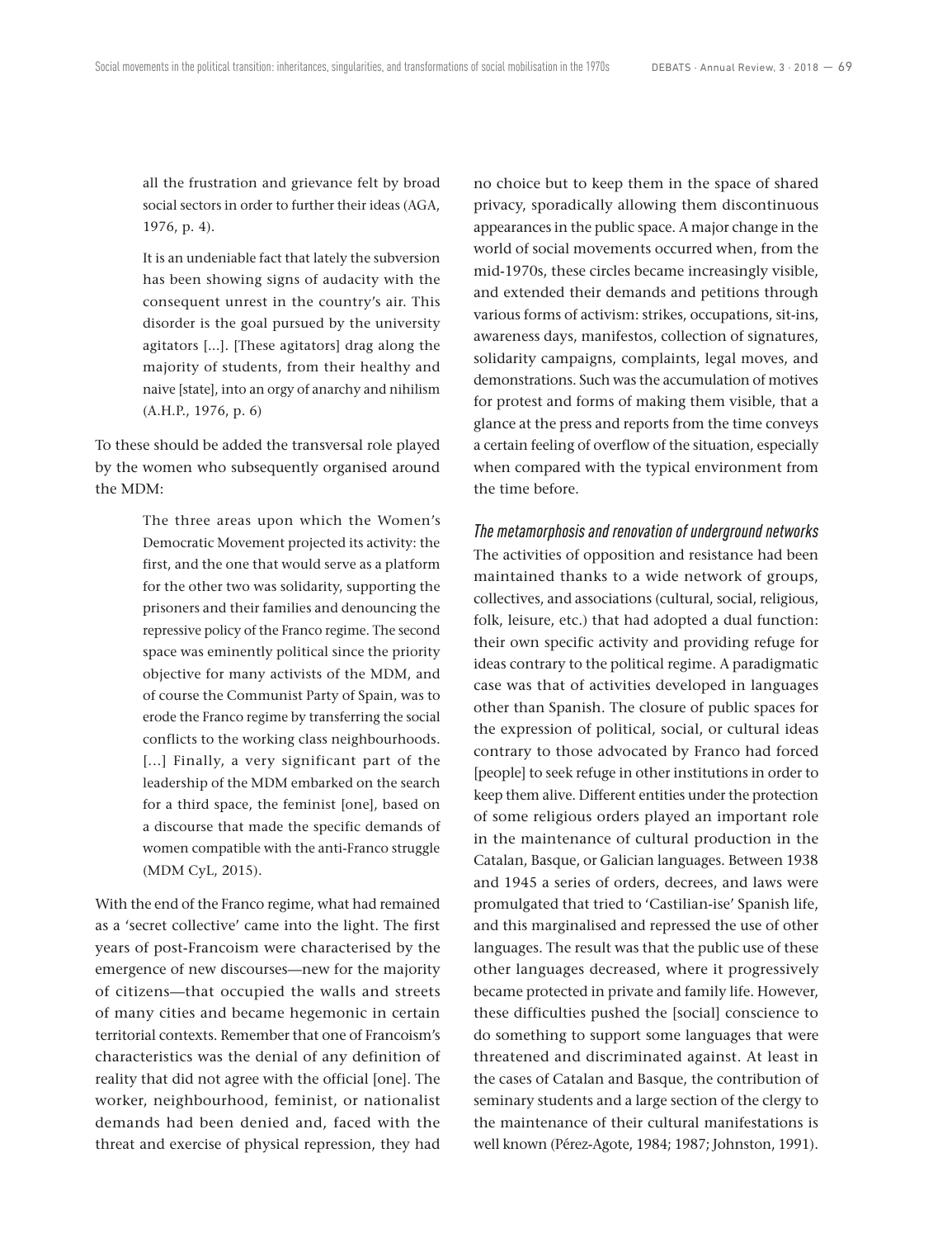The preservation and reproduction of nationalist identity and beliefs also benefited from significant support from a part of the clergy in territories where feelings of this type existed. Despite their practically non-existent public presence, or the symbolic nature of their demonstrations, diverse organisations and groups, forced to act in semi-secrecy, maintained and reproduced the nationalist-identity discourse. In the same way, numerous groups of workers, neighbours, artists and women relied on the use of parish premises and spaces for their meetings and debates. The special status the Catholic church had throughout the Franco regime also served as a shelter for the opposition and resistance activities of many collectives. These activities and practices were covert, but in times of conflict these spaces served as a place of [self-imposed] confinements or for the manifestation of multiple discontents.**<sup>5</sup>**

Numerous cultural, folkloric, and civic groups, as well as sports, leisure, and recreational associations, among others, played a double role: they overtly stated what at first appeared to be the object of their constitution, and yet maintained and reproduced structures to facilitate interaction between its members and partners with political content or social activism, in a non-visible way. During these meetings, activities, or outings, the social and political situation was discussed, and so this became a semi-private space where politics came to the fore. The majority—and in certain areas all—of the groups that comprised the social movements during the period when neither the political nor trade union organisations could affect the regime ([because they were] were forbidden) sought to maintain this functional duality: nothing was what it seemed. During the years following Franco's death, the pressure exerted by these groups prompted first

their acceptance, and then their legalisation, and thus, they conquered spaces of freedom that had previously been forbidden to them or [to which their use had] simply been condemned to secrecy.

The more organised political groups with democratic or leftist ideologies acted in the purest secrecy, under the watchful eye of the security forces and bodies, but the growing proliferation of collectives with all kinds of demands —especially sectoral and specific ones— ended up overcoming the narrow limits that, ironically, had been imposed on organised collective action. With the subsequent legalisation of political organisations:

> the political parties took over the prominence of political life after the June 1977 elections. Even more so after the municipal elections of April 1979, when many neighbourhood leaders made the leap from associations to politics and councils (Sartorius and Sabio, 2007, p. 209).

To the eyes of an observer today, the degree of collective effervescence reached by the political sphere in the five-year period between the last months of Franco's life and the constitution of the new democratic city councils after the municipal elections of 1979, is surprising. During this time, when the civic, political, and social spheres could not be distinguished, and with their respective demands and overlaps on the one hand, and resistance and attempts to regress to the old and increasingly delegitimised political institutions on the other, the so-called Spanish political transition process was forged. Many of their achievements were thanks to the grassroots drive and encouragement that, through all those years, did not stop mobilising in favour of their long-delayed demands.

### *Diversification and specialisation of social movements*

From 1970, the street became established as an authentic space for political expression and this combined with the politicisation of social organisations during the Franco era. The moments of collective effervescence experienced during the transition were followed by a process of demobilisation, which some authors have identified with the process of privatisation of

<sup>5</sup> The press of the time frequently reported on the numerous acts, assemblies, sit-ins, and hunger strikes that used churches and parishes as refuges. A dramatic example is that of the assault and eviction, carried out by armed police, of striking workers assembled in the church of San Francisco de Asís, in the Zaramaga neighbourhood of Vitoria-Gasteiz on 3 March 1976, which resulted in the death of five people and left more than 150 wounded by shots.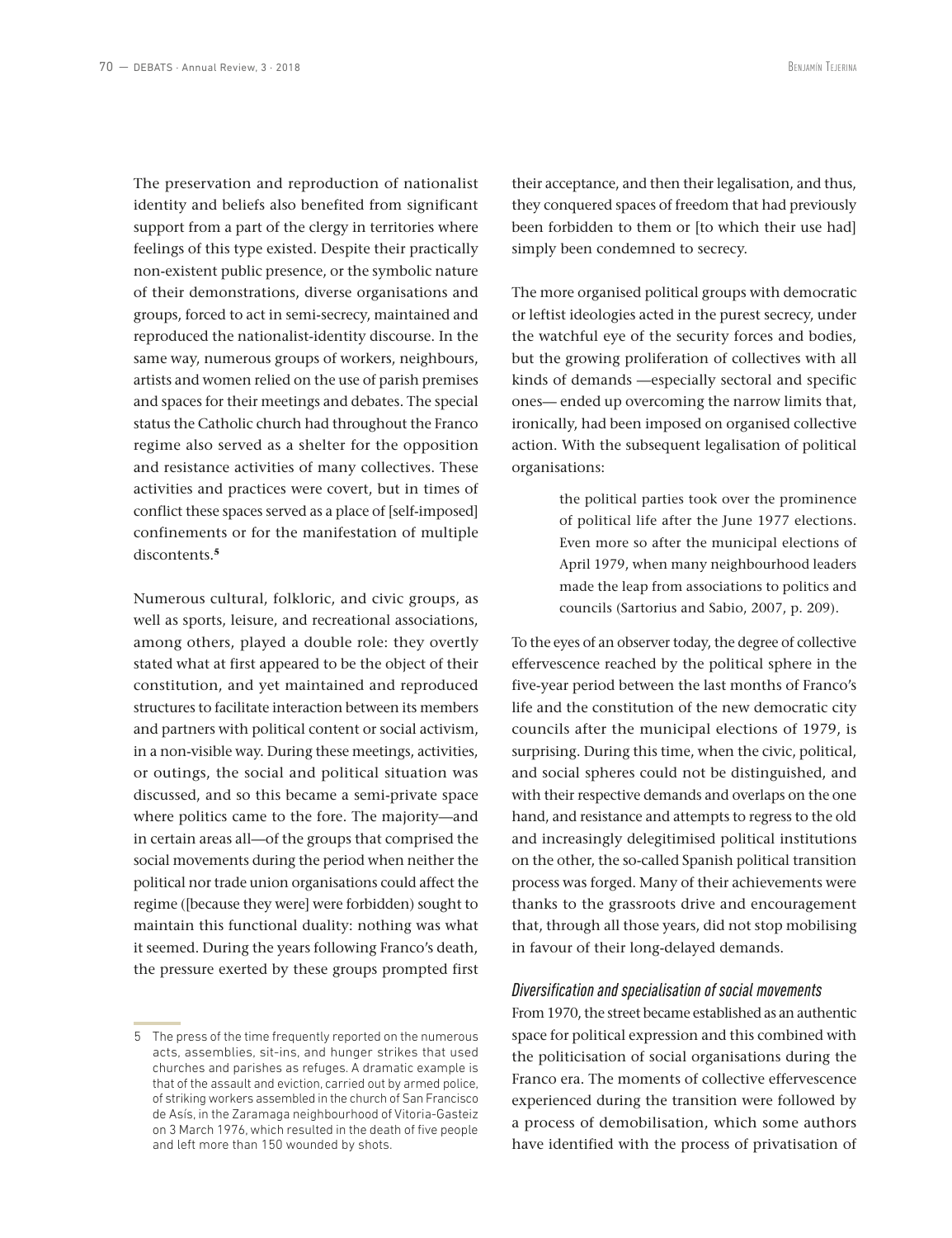life (Habermas, 1975). This generated a feeling of energy loss from the intersubjective framework that had been consolidated at the end of Francoism. This feeling was fuelled by the decrease in the intensity of interactive and associative life, or by the reduction in the political projection of these associations, or by both (Pérez-Agote, 1987, p. 91).

The political opening, although timid and extremely limited by the old legal framework, gave rise to a context in which secrecy, at least for the most part, was transformed into underground networks where demands, pressure strategies, confrontational tactics, and possible alliances were discussed, negotiated, and approved. At the same time, the more poweroriented political organisations started to functionally differentiate from social movements that were more accurately identifying specific demands. Although the coexistence between both types —at least during a good part of the Franco regime— had already borne its best results, a particular political culture was generated during the transition that would be characterised by distrust and suspicion between social movements and political organisations (Fishman, 2012).**<sup>6</sup>**

The lack of communication channels between social movements and governmental authorities converted each demand, we will not yet say each division, into a permanent refusal to recognise their opposers and their legitimacy to make proposals on behalf of the affected groups. The few spaces in which these claims could be expressed and manifested had to be conquered and uprooted by publicly mobilising visible discontent. The most frequent response from the authorities —and with decreasing legitimacy— was the social control of the protests and refusal to negotiate. At first,

some political organisations tried to channel these protests by incorporating them into their programs, integrating numerous activists into their candidacies, and lending support to interlocution and delegated negotiation. Other organisations linked their destiny to the evolution of social movements, preferably by popular mobilisation actions. This caused the first break between the majoritarian parties and extraparliamentary left, and these differences would deepen in the following decades.

Social movements learned to use all the legal means and legal loopholes possible to expand their scope of action by denouncing the legislation of the time, deadline breaches, requests for protection, etc. However, the arena in which they preferred to defend the demands of social movements was media debate, their presence in published opinion pieces, and visibility in the public space. Some examples [of bodies] that proposed social changes in society as a whole and increased the visibility and weight [behind the need to] construct and institutionalise a mobilisation space include: (a) the neighbourhood movement, with its proposals for an urbanism closer to the needs of citizens and for improving neighbourhood living conditions; (b) the anti-nuclear movement which opposed the risks of atomic energy and its consequences for the population's health; (c) the feminist movement with its demands for equality between men and women and [women's] right to make decisions about their own bodies; (d) the conscientious objection movement against compulsory military service and in favour of pacifist values; and (e) the labour movement which fought for labour rights by organising strikes and collective bargaining.

A key element that [helped encourage these types of change] was the renewal of political life to political parties, the progressive constitution of well-structured political organisations, and the growing autonomy or differentiation of the political sphere (institutionalisation). As the new political institutions were being built (with their municipal, provincial, national—and later, autonomic—decision-making bodies), and a process of political normalisation started, new spaces opened up for the progressive specialisation of social movements.

<sup>6</sup> An ample bibliography about the transition from dictatorial and authoritarian regimes to democratic political systems is available, which I will not reproduce here. However, it is worth remembering that other authors have pointed out the peculiarity of the Spanish transition and the particular configuration of a political culture full of mistrust and suspicion between the elites of political parties and organisations close to social movements (Maravall, 1982; O'Donnell and Schmitter, 1986; Linz and Stepan, 1996; Colomer, 1998; Laraña, 2011).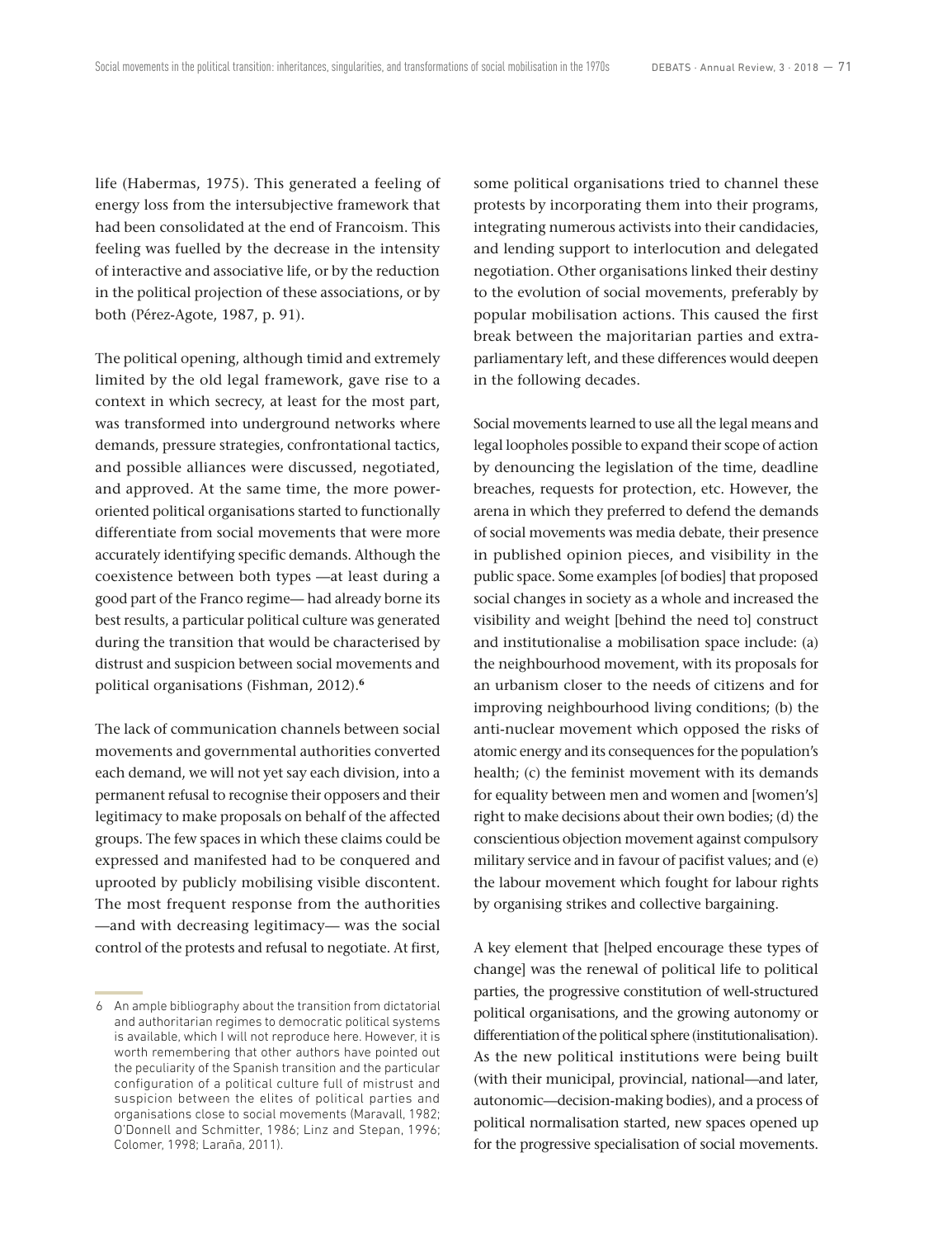#### *Generational change and ideological deradicalisation*

As Offe points out, the so-called new social movements try to politicise a sphere of action which is public but not institutionalised and which is halfway between the strictly private and the public. Both during the Franco period and throughout the transition, this distinction did not make much sense from the activist's point of view because the public dimension occupied all the useful space. However, with the passage of time, these relationships between the public and private became more complex. For many of the activists, the search for personal fulfilment and self-realisation at the private level led them to make a public commitment in order to try to contribute one more small contribution to the collective transformation of society; in the words of an environmental activist, personal coherence demands public action:

> I believe that things must change and they have to be transformed, and we have to make things better than they are now and, at least, I contribute my grain of sand in [terms of] what I know how to do. At least that I have very clear. What I know how to do and what I believe can be done. This doesn't change anything? Well, nothing changes then, what are we going to do! But, that's it, you've contributed. Not to change, because we know that despite what we do, it doesn't change much, but [we must] try, for consistency with oneself (Tejerina, 2010, p. 261).

These social changes were introducing important modifications to the concept of total commitment. However, for other activists there is a clear separation between their private life and activism which is difficult to reconcile. For example, as an environmental activist refers to the recovery of his private life, when their mobilisation had previously absorbed all their energy and effort:

> Now we have our life, I think that we have recovered. It is a part of your personal life: if you like to go to the movies, you like to read, you like to go out somewhere, you like to hang out with other people, [but] not only [with] your [people from your] group, if not it would be..., yes, this would be really boring (Cavia et al., 2005, p. 63).

The deep involvement in activism can completely change one's personal life, through the transformation of certain lifestyles and patterns of behaviour. In this case, action in the public sphere leads to a transformation in the private sphere. There are already known examples, such as participation in closed religious groups or clandestine organisations, but there are also many examples among ecologists or, even more clearly, in the field of feminist mobilisation. Put another way: the public–private dichotomy has its counterpart in another dichotomy that works as an equivalence between the political and personal (non-political).

This element is key to understanding a transformation that has taken place in the militancy of social movements between, on the one hand, the generation that became socialised during the Franco regime and the transition and, on the other hand, those that came afterwards. In later generations of activists more people felt that, while public politics is 'non-privatisable' and not susceptible to personal appropriation, the personal is apolitical and not susceptible to collective publication: an area protected from the interference of the public and politics. The private is what lays beyond the reach of public scrutiny and of attempts to make the public visible: the opaqueness of one's life in front of that of others. But it is visible to oneself in terms of awareness of one's way of life and of things that can be done (personal coherence) and the daily struggle in one's personal life (personal transformation).

For the generation who lived through the transition, the militancy had an extra commitment, a total bond, possibly marked by an over-ideological or radical conception of 'being militant', understood as a total and exclusive commitment. Exclusivity refers more to the subordination of other spheres of one's personal life than it does to belonging to a single organisation, because, in fact, belonging to several collectives at the same time was frequent—especially (though not exclusively) among feminist and union activists. However, there are some particular cases where the opposite of the above is true: a trajectory from the personal to the public. For example, the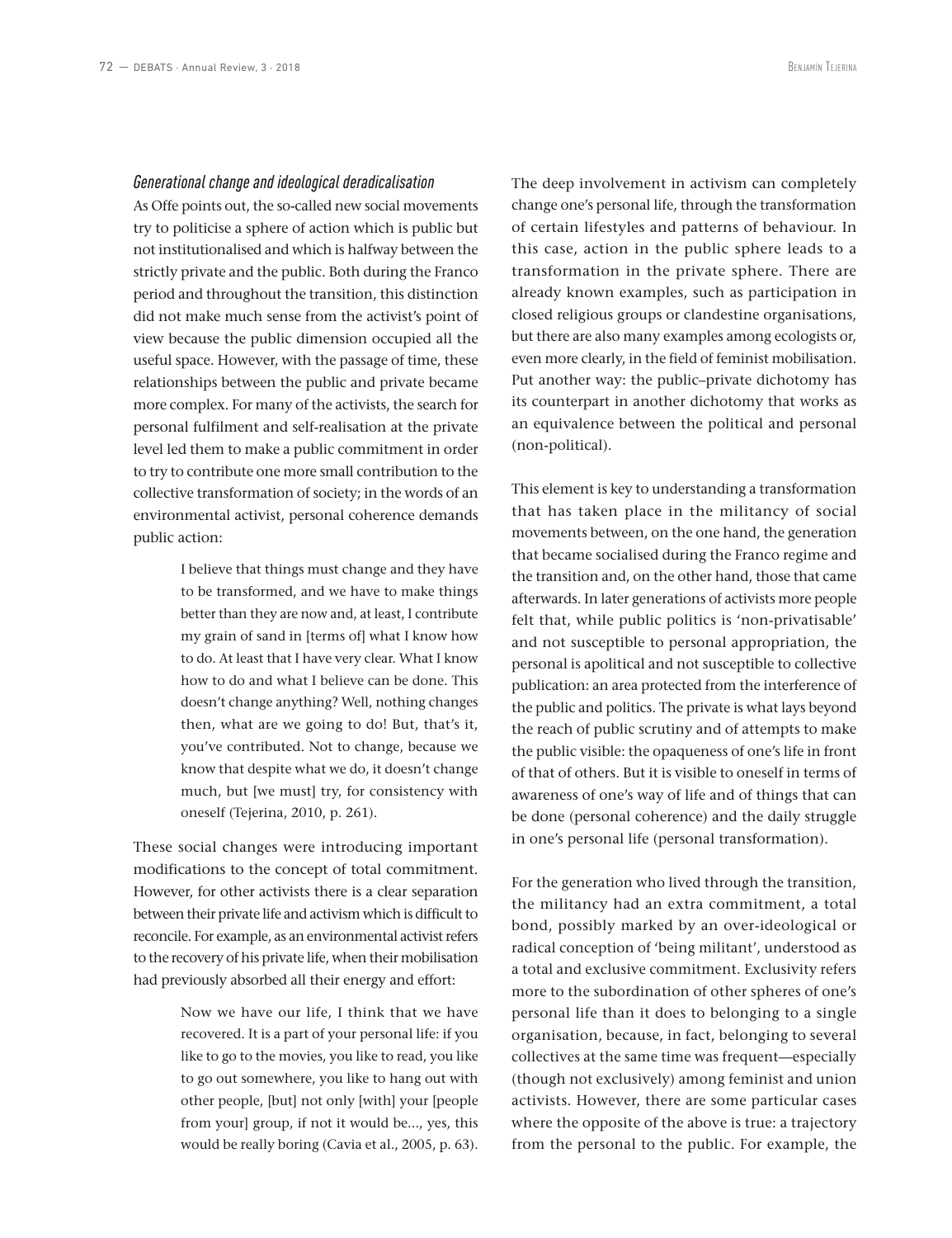activism of certain young feminists went through a process of self-consciousness and analysis of their behaviour, trying to understand the practices in which they were immersed; thus, the politics started to be undertaken in the personal area, that of intimate knowledge:

> In the beginning, it is always a process that the groups of women that organise themselves live through. There is a process of self-awareness in the groups in which you are doing therapy: What is happening to me? What is it that I feel? What are my experiences? And, through this, get it out to society already, you've gone with issues denouncing and claiming certain things (Tejerina, 2010, p. 262).

It is impossible to establish a radical separation between the public and private; their multiple relationships have a contingent historical connection that, depending on the contexts, can take on diverse experiences and serve as a field for new forms and projects, as in the case of some feminist groups, the social centres created by the autonomous and occupation movements, and various forms of resistance that come together in the alter-globalisation movement. The transition constituted a historical moment that shaped a particular conception of activism —the one characterised by a strong and complete commitment to the ideological overradicalisation present in numerous collectives. Beginning in the mid-1980s, the process of change to this conception— whose decline had already begun—accelerated.

#### *Institutionalisation and organisational professionalisation*

The legalisation of political parties and the implementation of new democratic procedures for the delegation of popular representation resulted in the progressive institutionalisation of the political sphere. As Tilly and Wood (2013) point out, the institutionalisation of Western societies was accompanied by increasing rationalisation and professionalisation of social movements —initially gently so, but subsequently forced— to act as spokespersons for civil society before the opinion of the public and of authorities.

In the context of the transition, the emergence, or resurgence, of certain social movements brought about the re-politicisation of civil society, insofar as new or old themes again appeared or arose. These issues —including feminism, environmentalism, and pacifism— became the subject of public discussion and reflection (among a certain type of relatively aware public) because neither the state nor society had sufficiently promoted them. Sometimes these also became a matter of concern, by private choice; that is, they were privatised in the sense that private actors appropriated them, for example, the decriminalisation of certain behaviours, as in the case of gay and lesbian [sexual orientations]. In both cases, the problem that arose was the participation of social actors in matters of general interest (Tejerina, 2010, p. 208).

The progressive institutionalisation of social movements had paradoxical elements: achievements and social changes as a result of mobilisation, cooptation of militants by political parties, the transfer of demands to political organisations and public institutions, and fatigue and disenchantment with the consequent demobilisation. The coexistence between these entities was anything but peaceful and collaborative, and the conflicts were overwhelming. I am not sure if I can state that this was the golden age of mobilisation, but it has undoubtedly left a very deep imprint in the Spanish political culture that can clearly be identified even in the so-called 15-M Movement starting on 15 May 2011 as well as in the present day.

Both during the Franco regime, for the reasons already discussed, and during the transition, participation took different organisational forms—although these were almost always little formalised, with assemblyism predominating in decision making, and with scarce economic resources mostly derived from self-financing. The internal structure was characterised by its high degree of fragmentation and splintering, and mostly informal leadership (Tejerina et al., 1995, p. 75 onwards). Subsequently, their search for results and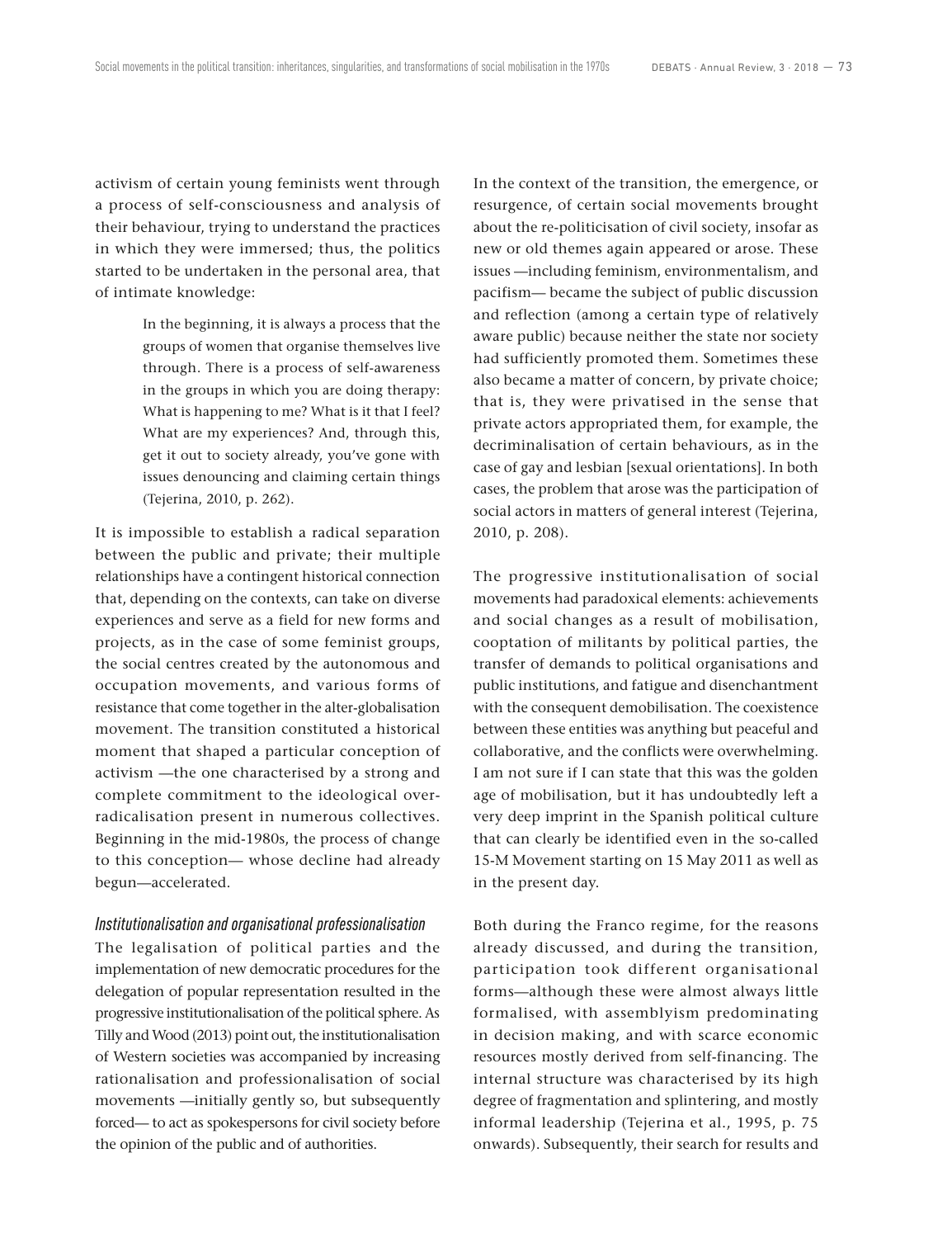effectiveness [in achieving] their demands led to a relative and gradual increase in professionalisation, although it significantly varied from one place to another and according to the ideological approach adopted by each organisation. These characteristics of the Spanish social movements strongly contrast with those of other European countries and the USA, where professionalisation had already been incorporated (McCarthy and Zald, 1977; Zald and McCarthy, 1987).

### *Legal changes, social reforms, and cultural transformation*

It is not easy to measure the success of social movements, and this task becomes more complex when it is limited to a short period of time. On occasion, the mobilisation of collective action results in a radical transformation of the social order, but more often these processes of change are difficult to observe and measure because their action only produces visible consequences after a prolonged period of time. A stone that falls in a pond produces a series of waves whose intensity weakens as they move away from the impact site and approach the edges. This may be an appropriate metaphor to describe the effect of collective action on societal change. The closer to the site of contact between the water and the stone, the greater the effect and the higher its visibility, but both reduce as we move away from it (Tejerina, 2010, p. 240).

On numerous occasions attention has been drawn to the need to devote more energy to studying the social changes produced by mobilisation, after having realised that it has fallen by the way (Burstein et al., 1995, p. 276; Giugni, 1999: XV; Giugni, 2004, p. 489; Neidhart and Rucht, 1991; McAdam, McCarthy and Zald, 1988, p. 727; Tarrow, 1993; Tilly, 1998, p. 27; Whittier, 2004). To operationalise the repercussions of the mobilisation, several classifications have been elaborated: Gamson (1990) differentiates between acceptance of the movement's organisation as a legitimate spokesperson and the specific gains in favour of its members or beneficiaries; Schumaker (1975) emphasises the influence of the social movement in the process of adopting public policies; and Burstein et al. (1995) differentiate six types of results: access, agenda, policy, legislative, reform, and structural.**<sup>7</sup>** The common component of all these formulations is that they centre their basic and preferential analysis on the political sphere. Other authors have focused on public policies.**<sup>8</sup>**

The added complexity of applying certain interpretative schemes to try to evaluate these impacts rests on the fact that, in general, they were created for societies where the political and administrative structure is already very strong or stable. In a context of widespread political, economic and social fragility —as was the case during the transition— identifying the relationship between mobilisation and external procedural, substantive, and structural repercussions (Giugni, 1995) is more than problematic. As Rucht (1992) points out, the task of differentiating between internal aspects (such as ideological coherence, member benefits, organisational stability, and growth of the militancy) and external ones (including changes in attitudes, behaviours, opinions, public discourse, policy, and power relations), is no less difficult.

We must recognise that many social reforms, including the improvement of working conditions for workers, conquest and advancement of equal rights for women, increase in anti-nuclear and environmental awareness, antimilitarist sensitivity, and recognition of territorial and linguistic diversity, would not have become so relevant [now] if not for this persistent social mobilisation. The

<sup>7</sup> The dimensions that they mention are: (a) the permeability of the political system and the state authorities towards social movements and their demands (access); (b) the incorporation of an issue into the public or governmental agenda (agenda); (c) the adoption of certain legislation (policy); (d) the application and implementation of a specific legislation (legislative results); (e) the improvement or substantial reform of the existing situation (reform impact); and (f) the transformation of the social or political order (structural results).

<sup>8</sup> A paradigmatic example, among many, of this type of analysis can be found in *Social Protest and Policy Change* by M. Giugni (2004); this research is a comparative study of the ecologist, anti-nuclear, and pacifist movements in the USA, Italy, and Switzerland from 1975 to 1999, and tries to analyse the impact [of these movements] on public policies as a way to determine their political consequences.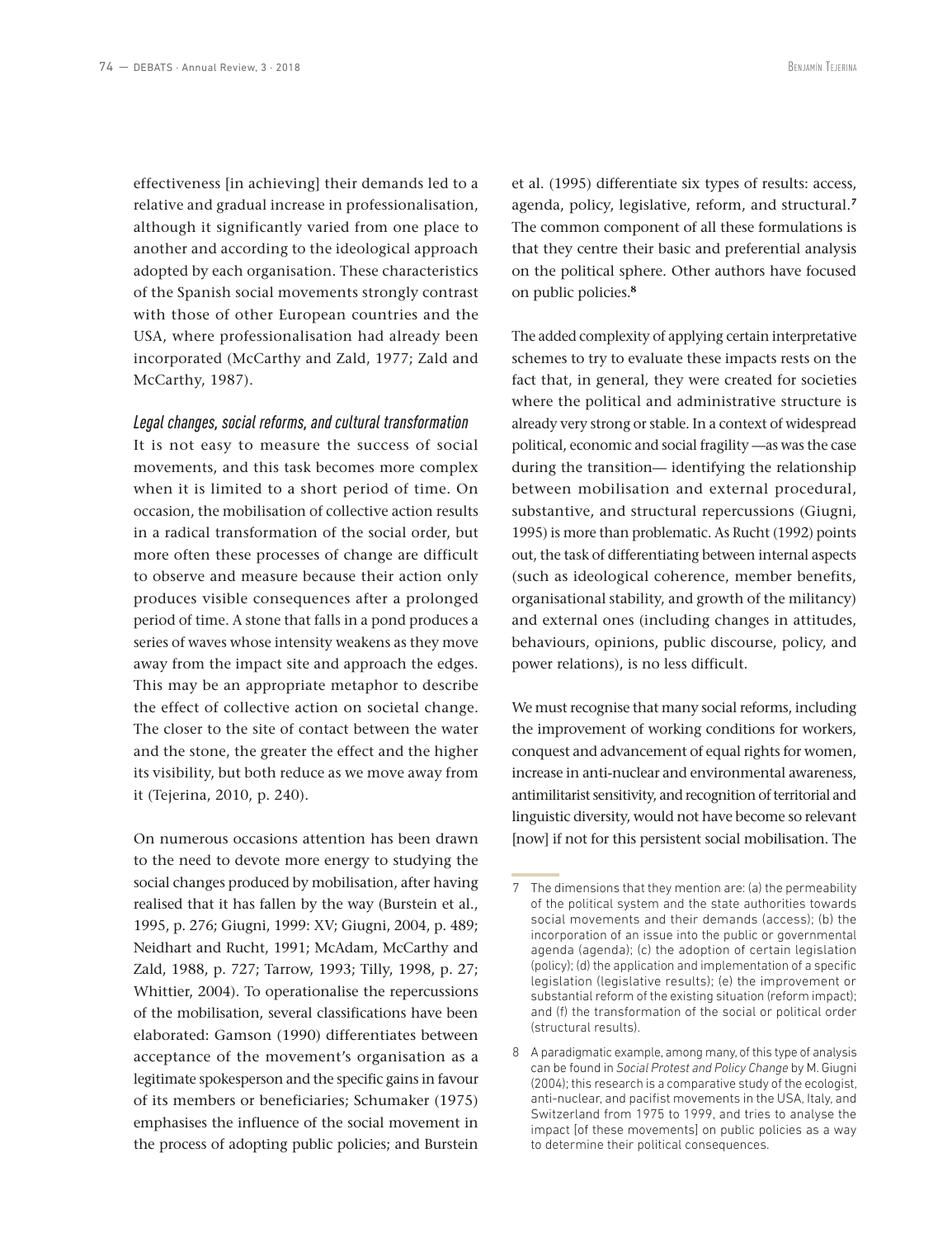1978 Spanish Constitution protected some of these rights, although from the perspective of social movements, others were left out. Many of the legal reforms that later came along, including the 'state of the autonomies', tried to respond to the multiple demands that had arisen at the heart of civil society and which had crystallised in broad social sectors. The question we must ask is this: would the changes in the following years have been the same without the presence of social mobilisation? Let us pause for a moment to consider some consequences of the collective effervescence present at this exceptional moment.

# THE EXCEPTIONAL NATURE OF MOBILISATIONS DURING THE DEMOCRATIC TRANSITION

Let us look at some of the characteristics of this exceptionality. The extraordinary mobilisation that took place in the 1970s, and especially after Franco's death, reinforced student, worker, neighbourhood, anti-nuclear, feminist, and nationalist movements to became permanent and consolidated. During these years, most organisations were self-financing and, despite the difficulties, were able to attract a constant, albeit variable, flow of resources that allowed them to stay mobilised both during this period and in subsequent years.

Although it is not easy to quantitatively and qualitatively reconstruct the effective degree of mobilisation, we can say, without a doubt, that its social significance contrasts both with previous difficulties and hardships and with the subsequent stage of disenchantment and demobilisation. The exceptional nature of this moment turned the street into the preferred space for making visible the long-silenced and repressed. It could be argued that the social movements and opponents of the Franco regime knew how to use the changing opportunities arising from the political structure at the time of the transition in their favour, taking advantage of the weaknesses and contradictions between the authorities and the coalition of power. However, this interpretation does not marry well with the authorities' constant and permanent resort to the use of all kinds of means (legal and illegal) to control and repress protest demonstrations and social demands; unless we also recognise the strength and capacity of social mobilisations to resist and push back, both in material terms and through social delegitimisation.

Beyond the public perception of social movements with an image of a certain unanimity, the truth is that under the generic banner of feminist, worker, neighbour, or student movements, there was a huge mixture of names, groups, and collectives with very diverse ideals and highly differentiated strategies and means of action. This fragmentation supposed a certain weakness when it came to making demands, but it made it possible to maintain activists from a very broad political spectrum. An important consequence of this plurality of groups was that this dense mesh of associations functioned as a network of interacting structures which facilitated the political socialisation of a new generation of activists, and they went on to actively participate in the transition and to lead the mobilisations of the 1980s, serving as a bridge between the generation of Francoism and those of later decades. Thus, what could be classified as a weakness, in practice, turned out to be a great strength. In fact, some organisationally strong social movements had serious problems in adapting during and after the transition, as evidenced by their internal conflicts and subsequent organisational fragmentation.

As we pointed out in the previous section, it is also very difficult to determine the degree to which these movements achieved their objectives. When such objectives are easily identifiable (operationalised), for example, the non-completion of a public work or withdrawal of a law considered to be inappropriate, they do not present an insurmountable difficulty. The issue is complicated when the objectives are more abstract or are formulated in more general terms, as is the case of most social movements during the transition. On the one hand, it is important to differentiate between the momentary success of the collective action of a movement in a given conflict which usually happens with some assiduity—and the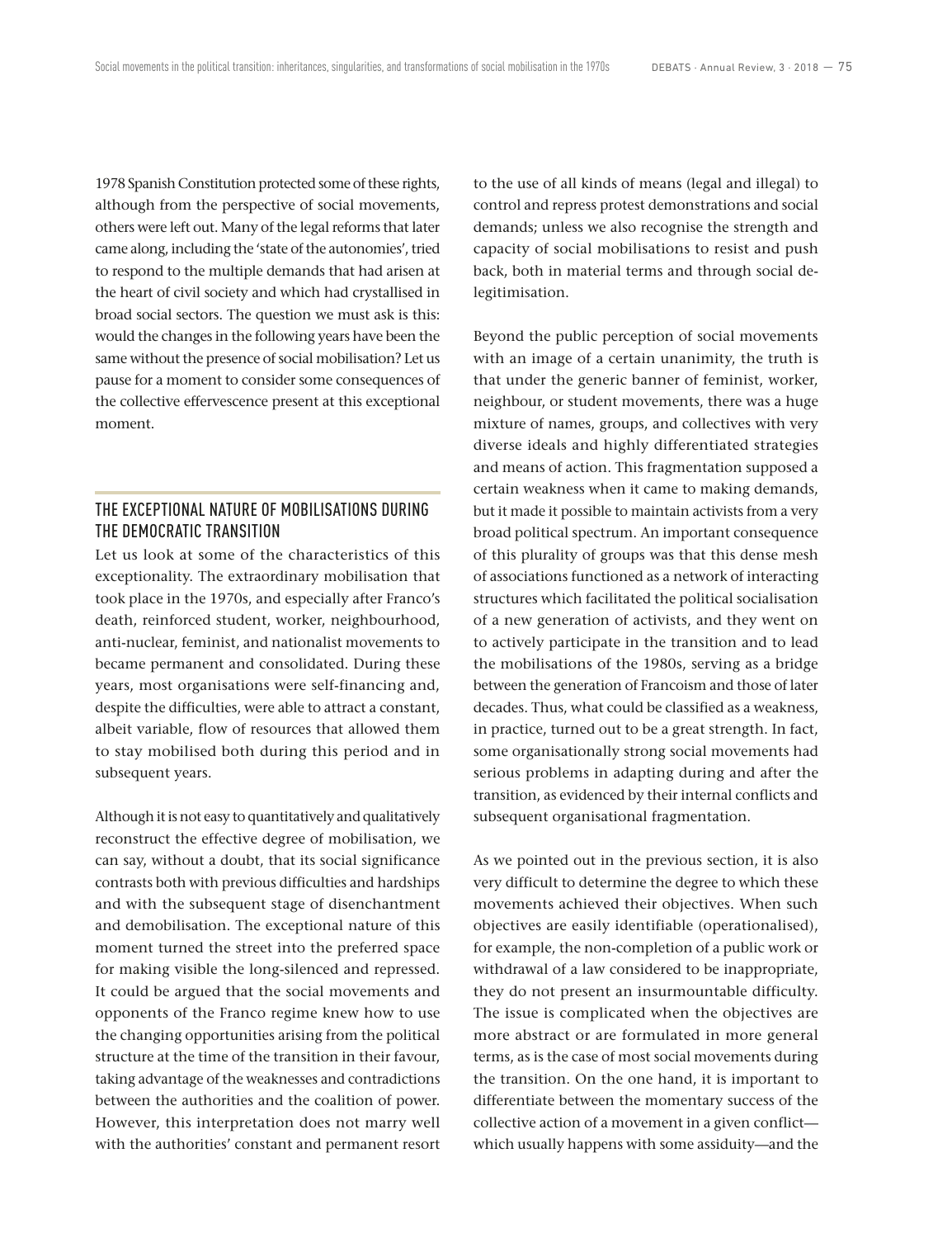transformation of the social definition of the dominant reality through the extension of an alternative vision. Although a succession or the sum of the former can act as a catalyst for the latter, they are different phenomena. Momentary successes are usually easy to assess: changes in legislation or in the decisions of public or private agents. They involve a process of transforming an idea of rejection, summarising it into a specific fact, its normalisation, and then regulating it. Virtually all the social movements mentioned achieved this kind of success. On the other hand, the changes induced by collective mobilisation can be seen as a process of transformation of the social reality that occurs as a result of successive reforms, as in the case of the feminist, worker, antinuclear, nationalist, neighbour, and to a certain extent, student movements.

There are, however, chains of mobilisation whose results accumulate over time, and which only emerge in relation to a specific conflict and which leave a very deep imprint in the consciousness of society and end up being institutionalised in different ways. Think of the sequence of the conscientious objection movement, the referendum on NATO, refusal to carry out compulsory military service but its substitution with the provision of social services, rallies against the Iraq war, etc. Although demarcation lines can be established in each of the aforementioned moments of mobilisation, one can also identify and follow the trail of people, groups, interacting structures, socialisation processes, discourse framing, and agreed objectives in which these interspersed elements come to belong to a common collective (Tejerina, 2010, p. 239 onwards).

In addition, an analysis of documents and testimonies from social movement activists shows their enormous capacity to turn a subject—their demands—into an object of political discussion which eventually influences public opinion. When analysing the discourse of political organisations during the transition, it becomes clear that the supposed consensus was, rather, a deep ideological conflict, and that the supposed moderation was also an unexpected result that was subsequently legitimised. As [various work]

investigating this period has pointed out, the political discourse of the transition focused more on the points of agreement, and forgot its costs:

> the apathy and demobilisation of large sectors of the population when they realised that the ways of deciding had not changed qualitatively with respect to the dictatorship [...] [and] that popular initiative had been lost. [This situation ended up producing a] crisis in the function of the political parties that, from being vehicles for catalysing initiatives or mediating institutions between the State and society, were continually overwhelmed or 'bridged' by the society to which they were increasingly incapable of representing [because of] their [internal] conflicts (Águila and Montoro, 1984, p. 250–251).

But, undoubtedly, the most important achievement of these movements was that they attained a high degree of legitimacy as interlocutors between civil society and the authorities and were consequently accepted as an integral part of the institutional order. Another way to measure the social success of a social movement is to determine its degree of institutionalisation. However, the organisational plurality and diversity of positions and ideologies in any given social movement makes this factor difficult to quantify. Complete institutionalisation is infrequent, except in situations of revolutionary change or where it is incorporated into the exercise of power, and the process of institutionalisation tends to produce internal conflicts, demobilisation, and radicalisation among followers. A common outcome from the interaction between associations, economic agents, political parties, authority strategists, and the coalitions and alliances between the agents that constitute the *politeia* [the conditions and rights of the citizen, or citizenship], is the redefinition of the political spaces they occupy (Funes, 1995).

From a more limited perspective, such as the resolution of a conflict, the process of building the success of a social movement depends on the ability to make or convert a small social opinion into a majority [demand]. In this process, the discursive construction and mobilisation of collective action are fundamental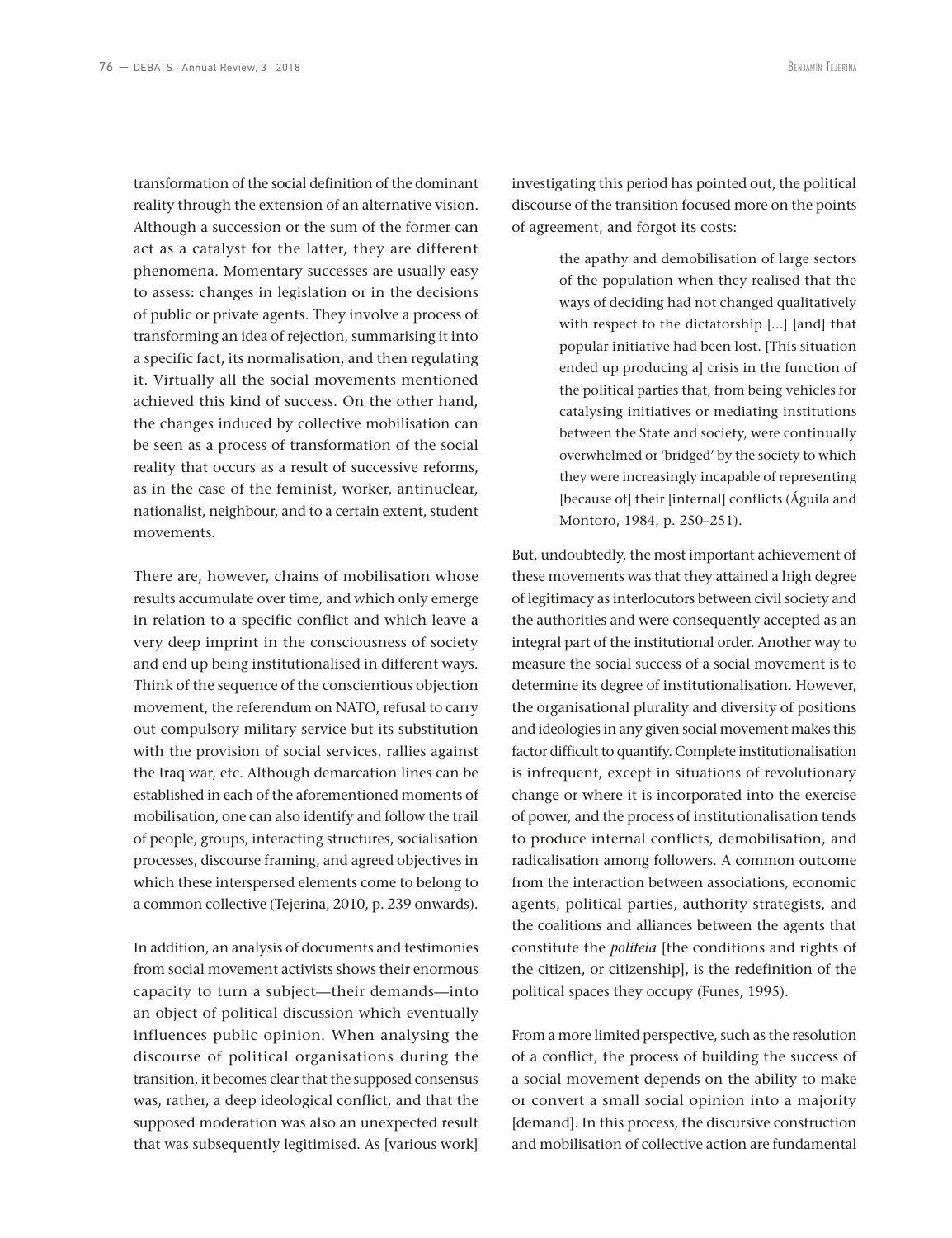factors in transforming a mere possible or imagined idea, into reality. As Eder pointed out, institutionalisation does not necessarily mean the end of social movements, it means their consolidation or stabilisation and, when they come into conflict with the logic of political institutions, "social movements are capable of becoming a permanent and dynamic factor of social life" (Eder, 1998, p. 357). If we take into account the elements we have examined throughout this article, we should discard a unilateral explanation for the complete conditioning of the transition political structure based on the dynamics of social mobilisation. Instead, we must consider other more complex interpretations in the vein of the de-structuring and re-structuring the political context because to the multiple impacts of the action of social movements.

#### BIBLIOGRAPHIC REFERENCES

- Abad, B. et al. (1999). *Institucionalización política y reencantamiento de la socialidad. Las transformaciones en el mundo nacionalista*. Vitoria-Gasteiz: Servicio Central de Publicaciones del Gobierno Vasco.
- A.G.A. (Archivo General de la Administración). (1976). Memoria del Gobierno Civil de Sevilla. Alcalá de Henares.
- Águila, R. del, and Montoro, R. (1984). *El discurso político de la transición española*. Madrid: CIS-Siglo XXI.
- A.H.P. (Archivo Histórico de la Policía). (1976). Informe Policial de la Dirección General de Seguridad. February 1st 15th. Canillas, Madrid
- Burstein, P., Einwohner, R. L., and Hollander, J. A. (1995). The success of political movements: A bargaining perspective. In J. C. Jenkins, and B. Klandermans (eds.), *The Politics of Social Protest. Comparative Perspectives on States and Social Movements* (p. 275-295). Minneapolis/London: University of Minnesota Press / UCL Press.
- Casado, E. (2002). *La construcción socio-cognitiva de las identidades de género de las mujeres españolas (1975-1995).* Doctoral thesis. Madrid: Departamento de Sociología V (Teoría Sociológica). Universidad Complutense de Madrid. Accessed on the 20th of May 2017 at http://eprints.ucm.es/4840/1/T26344.pdf
- Cavia, B. et al. (2005). *Hacia una nueva cultura de la identidad y la política: Tendencias en la juventud vasca*. Vitoria-Gasteiz: Servicio Central de Publicaciones del Gobierno Vasco.
- Colomer, J. M. (1998). *La transición a la democracia: El modelo español*. Barcelona: Anagrama.
- Davenport, C., Johnston, H., and Mueller, C. (2004). *Repression and Mobilization*. Minneapolis/London: University of Minnesota Press / UCL Press.
- Eder, K. (1998). La institucionalización de la acción colectiva. ¿Hacia una nueva problemática teórica en el análisis de los movimientos sociales? In P. Ibarra, and B. Tejerina (eds.), *Los movimientos sociales: Transformaciones políticas y cambio cultural* (p. 337-360). Madrid: Trotta.
- Fishman, R. M. (2012). On the significance of public protest in Spanish democracy. In J. Jordana, V. Navarro, F. Pallarés, and F. Requejo (eds.), *Democràcia, política i societat: Homenatge a Rosa Virós* (p. 351-366). Barcelona: Universitat Pompeu Fabra.
- Funes, M. J. (1995). El asociacionismo y la redefinición de los espacios políticos. *Revista de Estudios Políticos*, *89*, 299-311.
- Gamson, W. A. (1990). *The Strategy of Social Protest*. Belmont (Ca.): Wadsworth.
- Giugni, M. (1995). Outcomes of new social movements. In H. Kriesi, R. Koopmans, J. W. Duyvendak, and M. G. Giugni, *New Social Movements in Western Europe: A Comparative Analysis* (p. 207-237). Minneapolis/London: University of Minnesota Press / UCL Press.
- Giugni, M. (1999). How social movements matter: Past research, present problems, future development. In M. Giugni, D. McAdam, and C. Tilly (eds.), *How Social Movements Matter* (p. xiii-xxxiii). Minneapolis/London: University of Minnesota Press / UCL Press.
- Giugni, M. (2004). *Social Protest and Policy Change: Ecology, Antinuclear, and Peace Movements in Comparative Perspective*. Oxford: Rowman & Littlefield.
- González, E. (2005). *Rebelión en las aulas*: un siglo de movilizaciones estudiantiles en España (1865-1968). *Ayer, 59*(3), 21-49.
- Habermas, J. (1975). *Problemas de legitimación en el capitalismo tardío*. Buenos Aires: Amorrortu.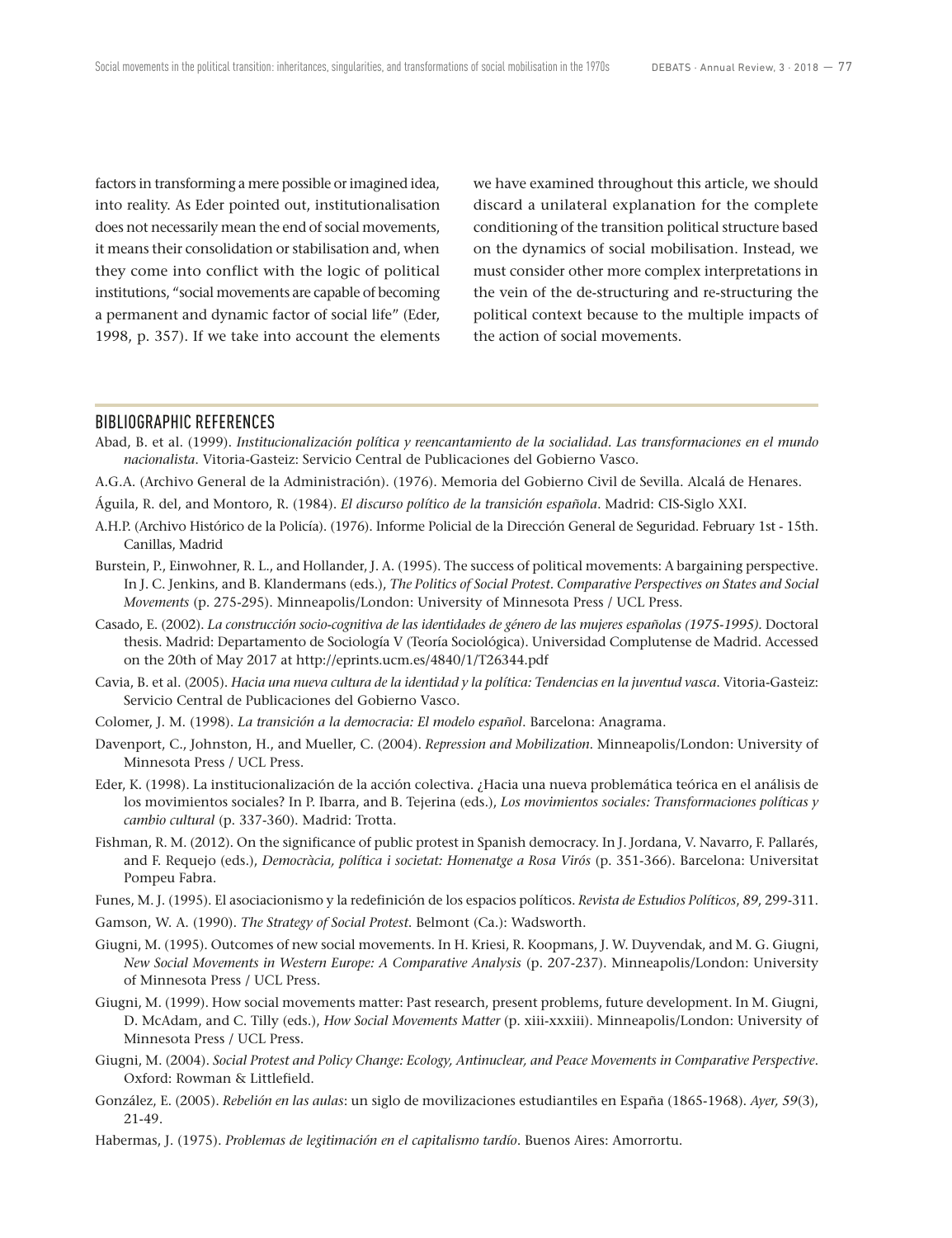- Jenkins, J. C. (1983). Resource mobilization theory and the study of social movements. *Annual Review of Sociology, 9*, 527-553.
- Johnston, H. (1991). *Tales of nationalism: Catalonia 1939-1979*. New Brunswick, N.J.: Rutgers University Press.
- Johnston, H. (2012). State violence and oppositional protest in high-capacity authoritarian regimes. *International Journal of Conflict and Violence, 6*(1), 55-74.
- Kornhauser, W. (1959). *The Politics of Mass Society*. Glencoe (Ill.): Free Press.
- Kriesi, H. (1992). El contexto político de los nuevos movimientos sociales en Europa Occidental. In J. Benedicto, and F. Reinares (eds.), *Las transformaciones de lo político* (p. 115-157). Madrid: Alianza.
- Kriesi, H. (2004). Political context and opportunity. In D. A. Snow, S. A. Soule, and H. Kriesi (eds.), *The Blackwell Companion to Social Movements* (p. 67-90). Oxford: Blackwell.
- Laraña, E. (2011). Los movimientos sociales y la transición a la democracia en España. In R. Quirosa-Cheyrouze (coord.), *La sociedad española en la transición. Los movimientos sociales en el proceso democratizador* (p. 3-78). Madrid: Biblioteca Nueva.
- Linz, J., and Stepan, A. (1996). *Problems of Democratic Transition and Consolidation*. Baltimore: Johns Hopkins University Press.
- Maravall, J. M. (1978). *Dictadura y disentimiento político. Obreros y estudiantes bajo el franquismo*. Madrid: Alfaguara.
- Maravall, J. M. (1982). *The Transition to Democracy in Spain*. London: Croom Helm.
- Martínez, M. (2015). *Identidades feministas en proceso: Reiteraciones relacionales y activaciones emocionales en las movilizaciones feministas en el Estado español*. Doctoral thesis. Leioa: Departamento de Sociología 2. Universidad del País Vasco-Euskal Herriko Unibertsitatea.
- McAdam, D., McCarthy, J. D., and Zald, M. N. (1988). Social movement. In N. J. Smelser (ed.), *Handbook of Sociology* (p. 695-737). Newbury Park: Sage.
- McCarthy, J. D., and Zald, M. N. (1977). Resource mobilization and social movements: A partial theory. *American Journal of Sociology*, *82*, 1212-1241.
- MDM CyL (Movimiento Democrático de Mujeres de Castilla y León). (2015). El movimiento democrático de mujeres. Antecedentes históricos. Accessed on the 20th of May 2017 at https://mdmcyl.wordpress.com/2015/04/21/elmovimiento-democratico-de-mujeres-antecedentes-historicos/
- Melucci, A. (1982). *L'invenzione del presente. Movimenti sociali nelle società complesse.* Bologna: Il Mulino.
- Melucci, A. (1989). *Nomads of the Present: Social Movements and Individual Needs in Contemporary Society*. London: Hutchinson Radius.
- Melucci, A. (1996). *Challenging Codes. Collective Action in the Information Age*. Cambridge: Cambridge University Press.
- Neidhardt, F., and Rucht, D. (1991). The analysis of social movements: The state of the art and some perspectives for further research. In D. Rucht (ed.), *Research on Social Movements: The State of the Art in Western Europe and the USA* (p. 421-464). Frankfurt a. M. / Boulder (Co.): Campus / Westview Press.
- O'Donnell, G. and Schmitter, P. (1986). *Transitions from Authoritarian Rule*. Baltimore: John Hopkins University Press. Offe, C. (1988). *Partidos políticos y nuevos movimientos sociales*. Sistema: Madrid.
- 
- Pérez-Agote, A. (1984). *La reproducción del nacionalismo: El caso vasco*. Madrid: CIS-Siglo XXI.
- Pérez-Agote, A. (1987). *El nacionalismo vasco a la salida del franquismo*. Madrid: CIS-Siglo XXI.
- Rucht, D. (1992). Studying the effects of social movements: Conceptualization and problems. Paper presented in *European Consortium for Political Research*. Limerick (Ireland).
- Ruíz, D. (dir.). (1994). *Historia de Comisiones Obreras, 1958-1988*. Madrid: Siglo XXI.
- Sartorius, N., and Sabio, A. (2007). *El final de la dictadura: La conquista de la democracia en España (noviembre de 1975-junio de 1977)*. Madrid: Temas de Hoy.
- Schumaker, P. D. (1975). Policy responsiveness to protest-group demands. *Journal of Politics*, *37*, 488-521.

Smelser, N. J. (1963). *The Theory of Collective Behavior*. New York: Free Press.

- Tarrow, S. (1989). *Democracy and Disorder: Protest and Politics in Italy 1965-1975*. Oxford: Clarendon Press.
- Tarrow, S. (1993). Modular collective action and the rise of the social movement: Why the french Revolution was not enough. *Politics & Society*, *21*(1), 69-90.
- Tarrow, S. (1998). Studying contentious politics: From event-full history to cycles of collective action. In D. Rucht,